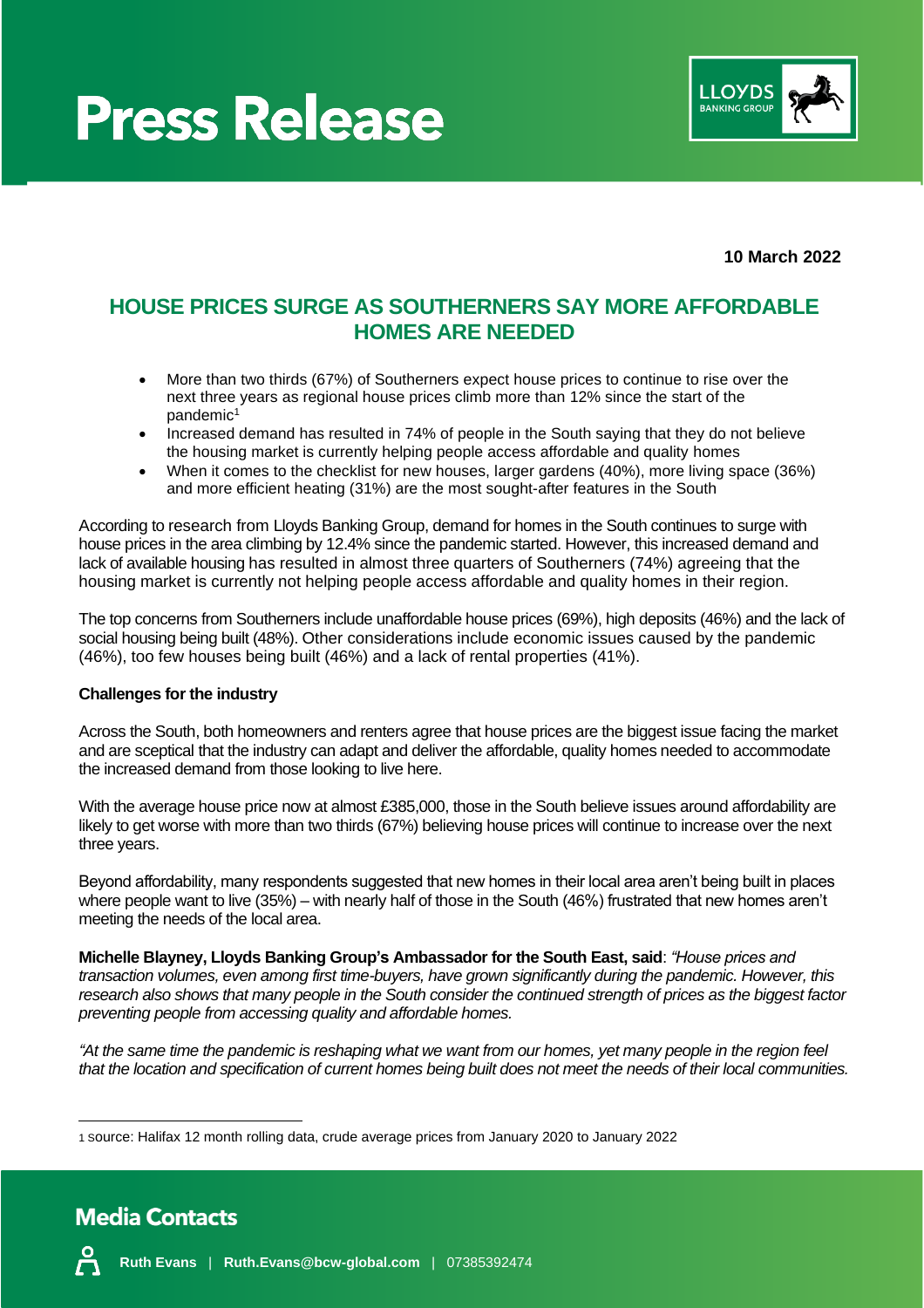## **Press Release**



*"Understanding these local trends, will be vitally important in ensuring the homes being built keep pace with the changing needs of individuals and local communities. That's why, as part of our commitment to help Britain prosper, we are working across the industry to collectively work-out how we deliver high-quality, sustainable and affordable homes that the South needs."*

#### **Meeting local needs**

Over the last year, there has been increased interest in the region as homeworking buyers and renters look to spend lockdown savings in rural and semi-rural locations. People in the South said that living in an attractive area (51%), good transport links (43%) and being close to family and friends (41%) were the most important factors to them when purchasing a house.

#### **A changing picture of home**

However, when it comes to our homes themselves, more space and outdoor living looks set to be one of the most important factors driving buying decisions in the South over the next few years. The garden was deemed the most important feature; with more than two thirds (40%) stating they would prioritise that first, followed by more living space (36%) and more efficient heating (31%). In fact, just over a third of those in the South said they would pay more than they would otherwise for a home with a garden (39%) and off-street parking (38%).

Durkan, one of London and the South East's leading housebuilders, is an example of an agile regional builder that has adapted its approach to meet people's changing needs.

**Ronan Murphy, CEO of Durkan, said**: "*We understand the challenges of meeting these housing needs. As a regional housebuilder, we recognise that it is not just about building at pace, but also about being flexible to deliver the right, high quality and affordable homes that create communities where people and families thrive.* 

*"Feedback from our customers mirrors Lloyds' research and we're seeing that, as a result of the pandemic, people are asking for more from their homes. Buyers are looking for spaces where they feel comfortable both living and working.* 

*"It is this intelligent house building that is needed now more than ever. Developers must react to these changing demands and take the time to really understand what people want. We have the flexibility to respond to evolving local needs and create more bespoke homes that are in keeping with existing communities. This is the agile approach that will deliver the homes people want to live in and will also see value in buying."*

- **ENDS** -